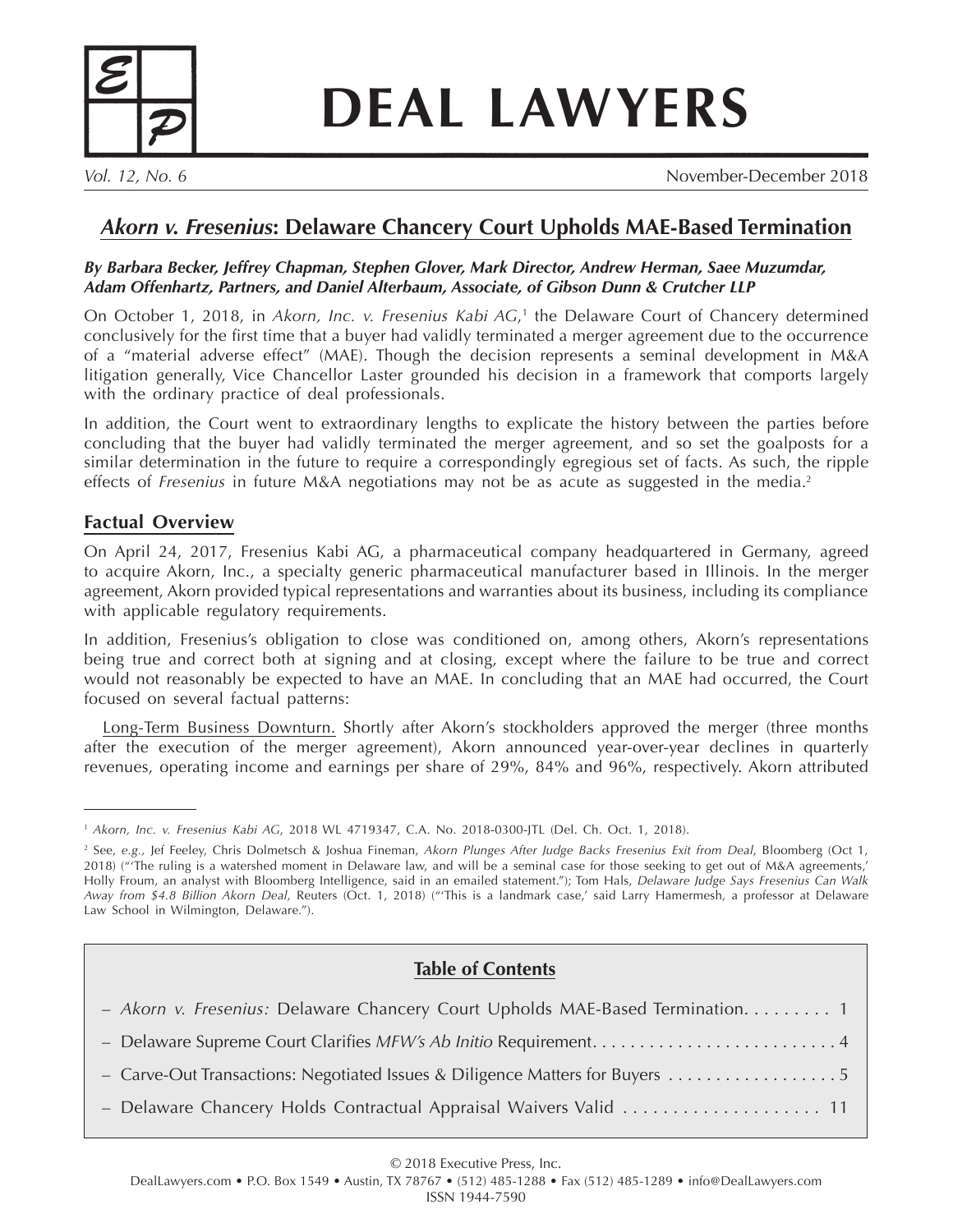the declines to the unexpected entrance of new competitors, the loss of a key customer contract and the attrition of its market share in certain products.

Akorn revised its forecast downward for the following quarter, but fell short of that goal as well and thereafter announced year-over-year declines in quarterly revenues, operating income and earnings per share of 29%, 89% and 105%, respectively. Akorn ascribed the results to unanticipated supply interruptions, added competition and unanticipated price erosion; it also adjusted downward its long-term forecast to reflect dampened expectations for the commercialization of the products in its pipeline.

The following quarter, Akorn reported year-over-year declines in quarterly revenues, operating income and earnings per share of 34%, 292% and 300%, respectively. Ultimately, over the course of the year following the signing of the merger agreement, Akorn's EBITDA declined by 86%.

Whistleblower Letters. In late 2017 and early 2018, Fresenius received anonymous letters from whistleblowers alleging flaws in Akorn's product development and quality control processes. In response, relying upon a covenant in the merger agreement affording the buyer reasonable access to the seller's business between signing and closing, Fresenius conducted a meticulous investigation of the Akorn business using experienced third-party legal and technical advisors.

The investigation revealed grievous flaws in Akorn's quality control function, including falsification of laboratory data submitted to the FDA, that cast doubt on the accuracy of Akorn's compliance with laws representations. Akorn, on the other hand, determined not to conduct its own similarly wide-ranging investigation (in contravention of standard practice for an FDA-regulated company) for fear of uncovering facts that could jeopardize the deal.

During a subsequent meeting with the FDA, Akorn omitted numerous deficiencies identified in the company's quality control group and presented, in the Court's determination, a "one-sided, overly sunny depiction."

Operational Changes. Akorn did not operate its business in the ordinary course after signing (despite a covenant requiring that it do so) and fundamentally changed its quality control and information technology (IT) functions without the consent of Fresenius. Akorn management replaced regular internal audits with "verification" audits that only addressed prior audit findings rather than identifying new problems.

Management froze investments in IT projects, which reduced oversight over data integrity issues, and halted efforts to investigate and remediate quality control issues and data integrity violations out of concern that such investigations and remediation would upend the transaction.

Following signing, NSF International, an independent, accredited standards development and certification group focused on health and safety issues, also identified numerous deficiencies in Akorn's manufacturing facilities.

#### **Conclusions and Key Takeaways**

The Court concluded, among others, that (i) the sudden and sustained drop in Akorn's business performance constituted a "general MAE" (that is, the company itself had suffered an MAE), (ii) Akorn's representations with respect to regulatory compliance were not true and correct and (iii) the deviation between the as-represented condition and its actual condition would reasonably be expected to result in an MAE. In addition, the Court found that the operational changes implemented by Akorn breached its covenant to operate in the ordinary course of business.

Several aspects of the Court's analysis have implications for deal professionals:

Highly Egregious Facts. Although the conclusion that an MAE occurred is judicially unprecedented in Delaware, it is not surprising given the facts. The Court determined that Akorn had undergone sustained and substantial declines in financial performance, credited testimony suggesting widespread regulatory noncompliance and malfeasance in the Akorn organization and suggested that decisions made by Akorn regarding health and safety were re-prioritized in light of the transaction (and in breach of a highly negotiated interim operating covenant).

In *In re: IBP, Inc. Shareholders Litigation*, then-Vice Chancellor Strine described himself as "confessedly torn" over a case that involved a 64% year-over-year drop-off in quarterly earnings amid allegations of improper accounting practices, but determined that no MAE had occurred because the decline in earnings was temporary.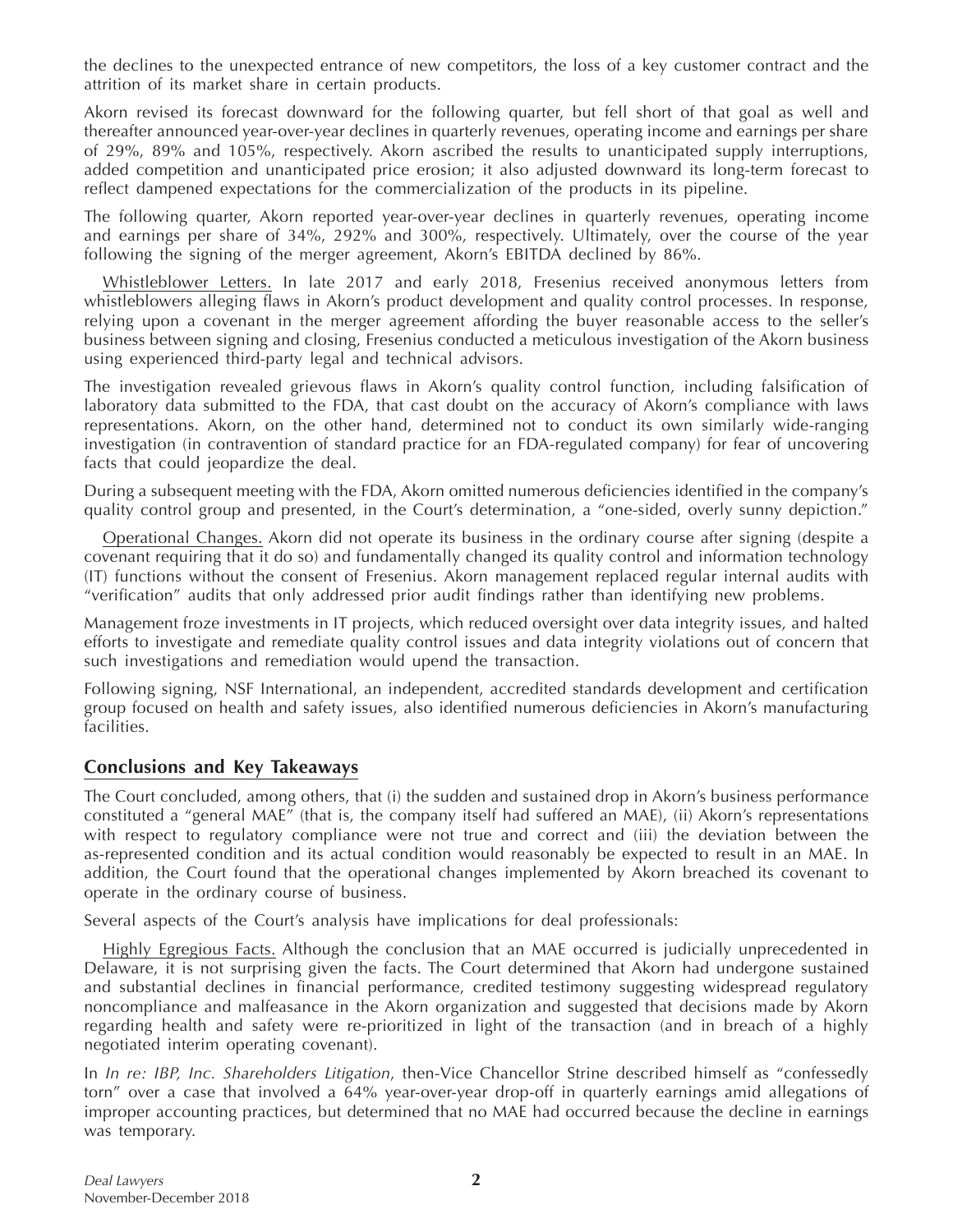In *Hexion Specialty Chemicals, Inc. v. Huntsman Corp*., Vice Chancellor Lamb emphasized that it was "not a coincidence" that "Delaware courts have never found a material adverse effect to have occurred in the context of a merger agreement" and concluded the same, given that the anticipated decline in the target's EBITDA would only be 7%. No such hesitation can be found in the *Fresenius* opinion. 3

MAE as Risk Allocation Tool. The Court framed MAE clauses as a form of risk allocation that places "industry risk" on the buyer and "company-specific" risk on the seller. Further explained in a more nuanced manner, the Court categorized "business risk," which arises from the "ordinary operations of the party's business" and which includes those risks over which "the party itself usually has significant control", as being retained by the seller.

By contrast, the Court observed that the buyer ordinarily assumes three others types of risk—namely, (i) systematic risks, which are "beyond the control of all parties," (ii) indicator risks, which are markers of a potential MAE, such as a drop in stock price or a credit rating downgrade, but are not underlying causes of any MAE themselves and (iii) agreement risks, which include endogenous risks relating to the cost of closing a deal, such as employee flight.

This framework comports with the foundation upon which MAE clauses are ordinarily negotiated and underscores the importance of sellers negotiating for industry-specific carve-outs from MAE clauses, such as addressing adverse decisions by applicable governmental agencies in heavily regulated industries.

High Bar to Establishing an MAE. The Court emphasized the heavy burden faced by a buyer in establishing an MAE. Relying upon opinions that emerged from the economic downturns in 2001 and 2008 $^4$  the Court reaffirmed that "short-term hiccups in earnings" do not suffice; rather, the adverse change must be "consequential to the company's long-term earnings power over a commercially reasonable period, which one would expect to be measured in years rather than months."

The Court underscored several relevant facts in this case, including (i) the magnitude and length of the downturn, (ii) the suddenness with which the EBITDA decline manifested (following five consecutive years of growth) and (iii) the presence of factors suggesting "durational significance," including the entrance of new and unforeseen competitors and the permanent loss of key customers. 5

Evaluation of Targets on a Standalone Basis. Akorn advanced the novel argument that an MAE could not have occurred because the buyer would have generated synergies through the combination and would have generated profits from the merger.

The Court rejected this argument categorically, finding that the MAE clause was focused solely on the results of operations and financial condition of the target and its subsidiaries, taken as a whole (rather than the surviving corporation or the combined company), and carved out any effects arising from the "negotiation, execution, announcement or performance" of the merger agreement or the merger itself, including "the generation of synergies."

Given the Court's aversion to considering synergies as relevant to determining an MAE, buyers should consider negotiating to include express references to synergies in defining the concept of an MAE in their merger agreements.

Disproportionate Effect. *Fresenius* offers a useful gloss on the importance to buyers of including "disproportionate effects" qualifications in MAE carve-outs regarding industry-wide events. Akorn argued that it faced "industry headwinds" that caused its decline in performance, such as heightened competition and pricing pressure as well as regulatory actions that increased costs.

However, the Court rejected this view because many of the causes of Akorn's poor performance were actually specific to Akorn, such as new entrants in the markets for Akorn's top three products and Akorn's

<sup>&</sup>lt;sup>3</sup> The egregiousness of the facts in this case is further underscored by the fact that the Court determined that the buyer had breached its own covenant to use its reasonable best efforts to secure antitrust clearance, but that this breach was "temporary" and "not material."

<sup>4</sup> See, *e.g., Hexion Specialty Chems. Inc. v. Huntsman Corp.,* 965 A.2d 715 (Del. Ch. 2008); *In re: IBP, Inc. S'holders Litig.*, 789 A.2d 14 (Del. Ch. 2001).

<sup>5</sup> This view comports with the analysis highlighted by the Court from *In re: IBP, Inc. Shareholders Litigation*, in which the court determined that an MAE had not transpired in part because the target's "problems were due in large measure to a severe winter, which adversely affected livestock supplies and vitality" and that therefore affected all players in the industry. *In re: IBP*, 789 A.2d at 22. In this case, the decline of Akorn was not the product of systemic risks or cyclical declines, but rather a company-specific effect.